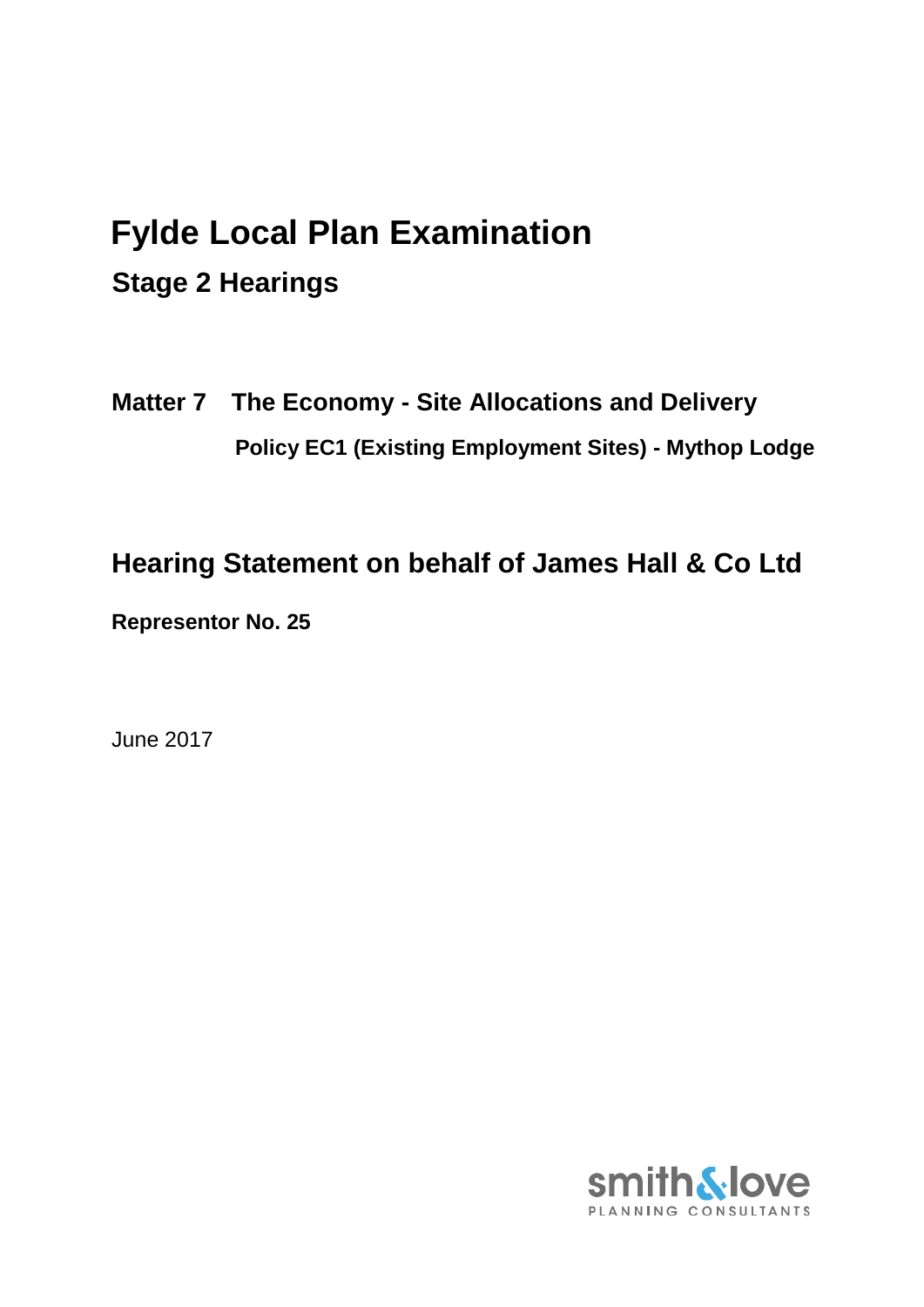## **1 Introduction**

- 1.1 This Hearing Statement is submitted on behalf of James Hall & Co Ltd in connection with the proposed allocation of its property at Mythop Lodge, Mythop Road, Weeton with Preese.
- 1.2 It responds to relevant questions set out in Matter 7 of the Inspector's Matters, Issues and Questions for the Stage 2 Hearings dated the 15<sup>th</sup> May 2017, and should be read in conjunction with the representations submitted to the Publication version of the Local Plan on behalf of James Hall & Co Ltd in September 2016.

### **2 Matter 7: The Economy - Site Allocations and Delivery**

*Issue Does the Plan set out a positively prepared strategy for the delivery of economic development (Employment, Retail Centres, Leisure Culture and Tourism Development) within Fylde that is justified, effective and consistent with national policy?* 

#### *Site Allocations - Policies SL1 - SL4 and EC1*

*Q48 - Q52*

- 2.1 No comment
	- *Q53 Where Policy EC1 refers to alternative uses for allocated and existing sites should cross reference be made to other Plan policies such as Policies GD7 and GD8?*
- 2.2 Policy EC1 should cross reference other Plan policies such as Policy GD5 'Large Development Sites in the Countryside' so as to allow the redevelopment of such sites where continued employment use of allocated and protected sites is no longer suitable, viable or realistic.
	- *Q54 Is it effective to list existing employment sites in Policy EC1? Is the list justified, based on up-to-date evidence and in accordance with paragraph 22 of the Framework? Are all sites still active employment sites or is there justification for some sites to be removed from the list (such as Mythop Lodge)? Is the list consistent with Appendix 6 as referred to in paragraph 9.17?*
- 2.3 It is effective to list sites for employment protection under Policy EC1. However, for the reasons referred to below Mythop Lodge should not be afforded employment protection as to do so is contrary to paragraph 22 of the NPPF which makes it clear that planning policies should avoid the unnecessary protection of sites allocated for employment use where there is no reasonable prospect of a site being used for that purpose. An out-of-date evidence base has been used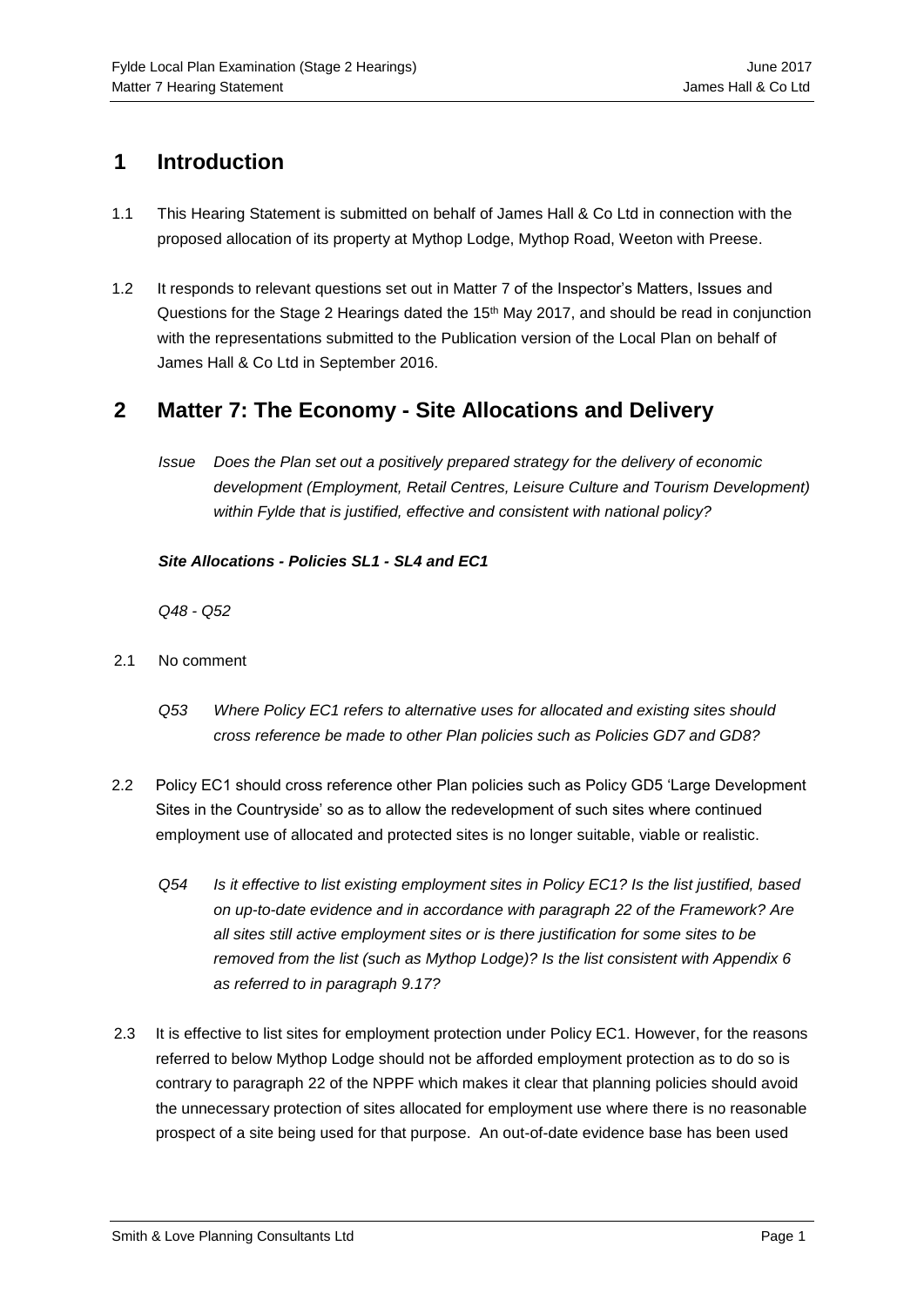and current market signals show that Mythop Lodge has no long term future for employment use.

- 2.4 The former employment site at Mythop Lodge extends to 2.5 acres (5.7 acres gross) and comprises former agricultural buildings. The farm buildings were converted into Class B1 and B8 units in 2001 and the areas of hard standing were used for open/ caravan storage. The site was occupied by GAP Convenience Distribution Ltd between 2001 and 2013. GAP co-located with James Hall & Co. SPAR to its new distribution depot in Preston in 2013.
- 2.5 Appendix 1 contains a Marketing Overview Report. James Hall & Co. advertised the site for sale in March 2014 on a freehold basis at £2 million (Appendix 1 contains a copy of the sales details). The site has been actively marketed for over 3 years with limited interest. It shows that the site's rural location, the poor quality of the former agricultural buildings and location, away from strategic transport routes, has resulted in limited interest for on-going employment use. Notably, there has been no interest for employment uses in the past 18 months. The only interest generated has been from residential developers.
- 2.6 Appendix 1 shows that the supply of employment floorspace in Blackpool at June 2017 was 192,992sqft. There are other more commercially attractive premises and locations in the Blackpool area, and indeed elsewhere in Fylde, that appeal to prospective tenants and landowners such as Whitehills Business Park (Junction 4, M55) and Blackpool Business Park (Squires Gate). The removal of Mythop Lodge from Policy EC1 would not adversely affect the supply of employment land in the Borough.
- 2.7 In August 2012 Fylde Borough Council issued its Employment Land and Premises study. At this time the site was in active employment use and as a result the Council sought to protect the site for employment purposes. This evidence is now almost 5 years old and is considered to be out of date and therefore unsound, in so far as it relates to Mythop Lodge. Throughout this time the site has been vacant despite efforts to market it. The owner's evidence demonstrates that it is unrealistic to continue to afford this redundant employment site protection and reference to its continued protection should be removed from Policy EC1 and the Proposals Map in accordance with paragraph 22 of the NPPF.

#### **Appendix**

Appendix 1 Employment land appraisal prepared by Hitchcock Wright & Partners on behalf of James Hall & Co Ltd